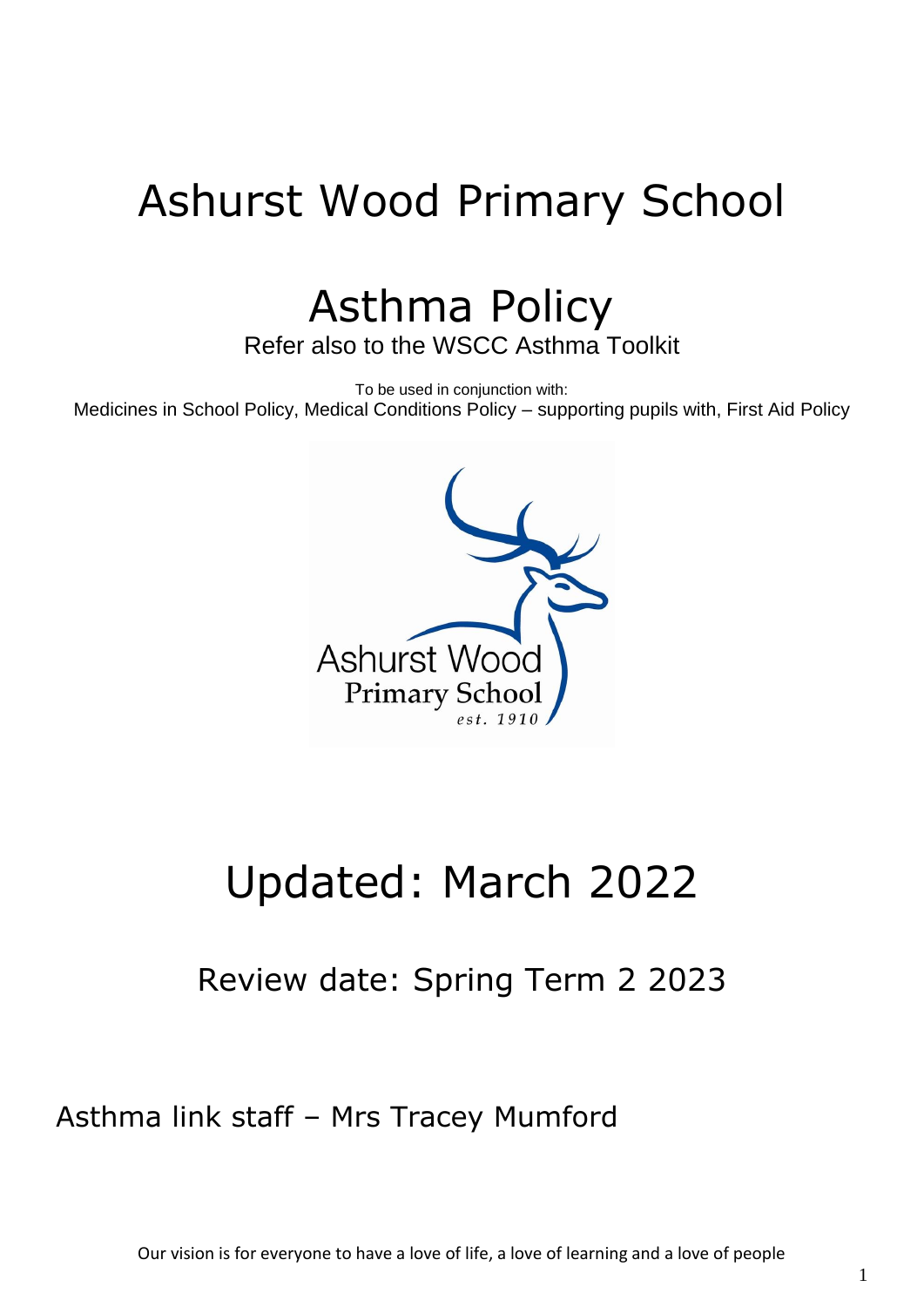# Ashurst Wood Asthma Policy

Ashurst Wood Primary School recognises that asthma is a widespread, serious but controllable condition and the school welcomes all pupils with asthma. We ensure that pupils with asthma can and do participate fully in all aspects of school life, including art lessons, PE, science, visits, outings or field trips and other out-of-hours school activities.

This is achieved through:

- **Ensuring that children have access to asthma pumps as needed.**
- Keeping a record of all pupils with asthma and the medicines they take.
- Creating a whole school environment, including the physical, social, sporting and educational environment, that is accessible to pupils with asthma.
- Helping all pupils to understand asthma as a medical condition.
- Making sure that all staff (including supply teachers and support staff) who come into contact with pupils with asthma know what to do in the event of an asthma attack.
- Working in partnership with all interested parties including the school's governing body, all school staff, school nurses, parents/carers, Local Authority, doctors, nurses and pupils to ensure the policy is planned, implemented and maintained successfully.

#### **Asthma medicines**

Immediate access to reliever medicines is essential. Reliever inhalers belonging to children are kept in named boxes in the child's classroom. School staff are not required to administer asthma medicines to pupils (except in an emergency). All staff will let pupils take their own medicine when they need to. This is supervised either by the class teacher or TA. All medicines must be in their original packaging complete with the original instructions for use.

#### **Emergency Inhalers**

Emergency Salamol Inhalers are kept in school, and taken on off-site activities, in the event that a pupil's personal inhaler in broken or empty. Parents sign a permission slip in order to allow their children to use this emergency inhaler. The emergency inhaler will **never** be given to a pupil without a diagnosis, prescription and signed parental permission. A document entitled, 'Guidance on the Use of Emergency Salbutamol Inhalers in School' is available for reference in the **blue** folder.

#### **Asthma register**

Children with asthma have details of their condition and requirements documented on forms in the **red** folder kept in the medical room. When a child joins the school part of their admission pack is a form (Appendix 1) to alert the school to asthma needs. In addition, a meeting with parents may be arranged. The completed form and meeting are used to develop an asthma care plan which is kept in the **red** folder. The Asthma Link Staff will collate the forms and will also be the point of contact for the parents (or named responsible carer), delivering the inhalers that will be held by the school.

#### **Training**

Head teachers are responsible for assessing and arranging for training needs to be met. Posters which contain emergency information will be displayed at key points throughout the school.

#### **Home/School Liaison**

Parents are asked to complete and update asthma records on admission (see Appendix 1), and to update them annually. They are also required to update them more frequently if the condition or medication changes.

Absence of parental consent should not stop staff from acting appropriately in emergencies. A record of when a child takes their asthma relief is kept on the Record of Medicine Administered to All Children (See Appendix 2). This record is in the Blue Folder, found in the locked cupboard in the medical room.

Parents will be informed verbally if an inhaler is used during the day. Any irregularities are also reported to parents, for example a child needing to take asthma relief more than is usual for that child.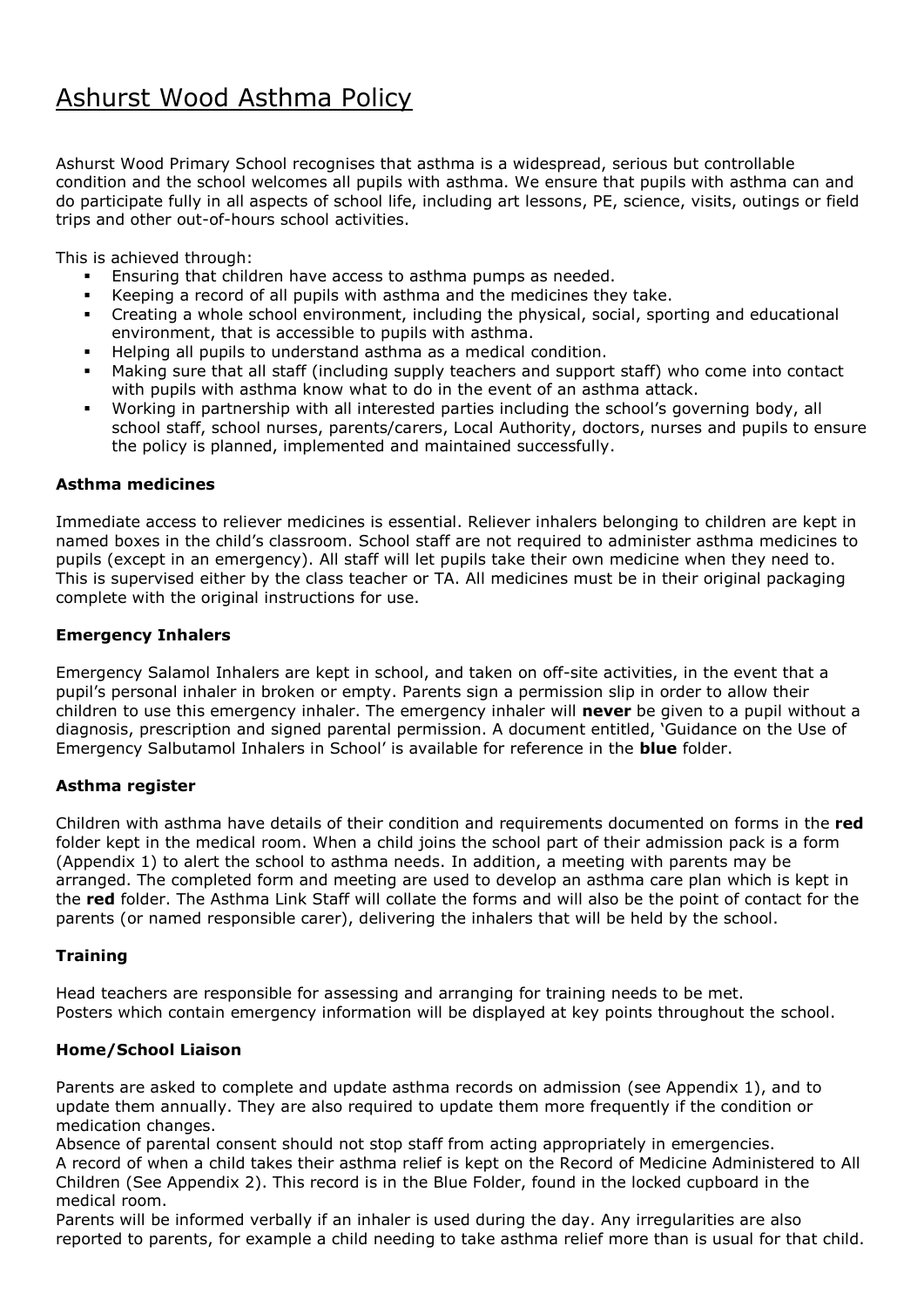Parents are responsible for checking expiry dates, updating and delivering any prescribed inhaler that their child may use.

#### **Exercise and activity – PE and games**

Taking part in sports, games and activities is an essential part of school life for all pupils. All teachers know which children in their class have asthma; and their inhalers are kept in the classroom. We encourage children as they get older to try to remember this themselves and to take more control in remembering their medication. Pupils with asthma are encouraged to participate fully in all PE lessons. Teachers will remind pupils whose asthma is triggered by exercise to take their reliever inhaler before the lesson, and to thoroughly warm up and down before and after the lesson. If a pupil needs to use their inhaler during a lesson they will be encouraged to do so.

#### **Off-site sport and swimming and Educational Visits**

The health benefits of exercise are well documented. Inhalers are taken off site and are kept by the leader of the group when the child participates in swimming, sports activities and educational visits. These are returned to the class teachers as soon as possible on return to school. These inhalers will also be given to companies and individuals providing transportation for pupils to and from school. To cover the issue of confidentiality, parents of pupils with inhalers will sign a permission slip on the child's IHP master copy, to allow companies and individuals to carry the inhalers.

#### **School environment**

The school does all that it can to ensure the school environment is accessible to pupils with asthma. The school does not keep furry or feathered animals and has a definitive no-smoking policy. As far as possible the school does not use chemicals in science and art lessons that are potential triggers for pupils with asthma. Pupils with asthma are encouraged to leave the room and go and sit in the school office if particular fumes trigger their asthma.

#### **If a pupil is falling behind in lessons**

If a pupil is missing a lot of time at school or is always tired because their asthma is disturbing their sleep at night, the class teacher will initially talk to the parents/carers to work out how to prevent their child from falling behind. If appropriate, the teacher will then talk to Special Education Needs Coordinator about the pupil's needs. The school recognises that it is possible for pupils with asthma to have special education needs due to their asthma.

#### **Asthma attacks**

All staff who come into contact with pupils with asthma know what to do in the event of an asthma attack.

In the event of an asthma attack the school follows the procedure outlined by Asthma UK in its School Asthma Pack. This procedure is visibly displayed in the medical area.

#### **Review Period**

This policy will be reviewed annually

### **Asthma link staff – Mrs Tracey Mumford**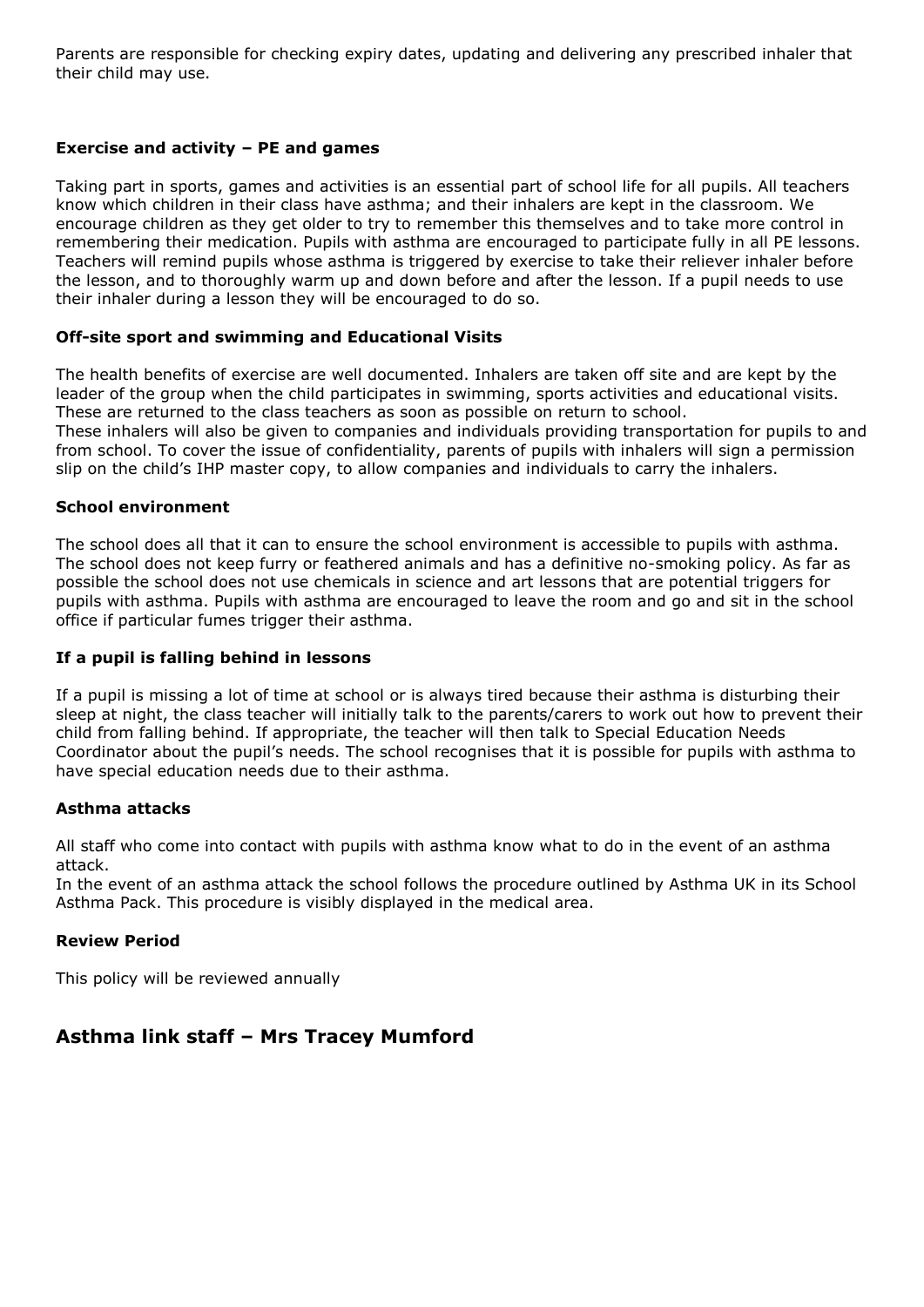#### **Asthma Care Plan**

| <b>Child's Name</b>       |                             |  |  |  |  |
|---------------------------|-----------------------------|--|--|--|--|
|                           |                             |  |  |  |  |
| <b>School Name</b>        | Ashurst Wood Primary School |  |  |  |  |
| Date of Birth             |                             |  |  |  |  |
| Parent(s) Name(s)         |                             |  |  |  |  |
|                           |                             |  |  |  |  |
| Telephone No.             | Home                        |  |  |  |  |
|                           | <b>Mobile</b>               |  |  |  |  |
|                           | <b>Work</b>                 |  |  |  |  |
| <b>Doctor Surgery and</b> |                             |  |  |  |  |
| <b>GP Name</b>            |                             |  |  |  |  |
| <b>Doctor Telephone</b>   |                             |  |  |  |  |
| No.                       |                             |  |  |  |  |

| Known<br><b>Triggers/Allergies</b> |  |
|------------------------------------|--|
| <b>Other Medical</b>               |  |
| <b>Information/Regular</b>         |  |
| Prescribed                         |  |
| <b>Medication</b>                  |  |

| <b>Medication</b>          | Has your child been prescribed a prevention inhaler? Yes $\Box$ No $\Box$   |  |  |  |  |  |  |
|----------------------------|-----------------------------------------------------------------------------|--|--|--|--|--|--|
|                            | If yes, please give information such as type, dosage and when administered: |  |  |  |  |  |  |
| <b>Reliever Medication</b> | Name of medication:                                                         |  |  |  |  |  |  |
|                            | Dosage:                                                                     |  |  |  |  |  |  |
|                            | When to take/symptoms:                                                      |  |  |  |  |  |  |

#### **Emergency Treatment**

In the event of an asthma attack, I agree that a trained adult may administer my child's reliever medication. I also sign to ensure that their medication is in date and it is in its original packaging, clearly labelled with the pharmacist's original label, indicating my child's name and the dosage. I will update the Asthma link person (Mrs Mumford) should my child's diagnosis or condition change. I also sign to agree that this care plan and my child's medication may be f f handed to other parties and individuals during school trips and excursions, should an emergency situation arise. o

Signed ……………………………………………………………………. Date………………………………………………

m

In the event that your child's inhaler may be broken or empty the school holds a supply of Salamol (reliever medication). Please tick the appropriate box indicating whether you want the school to administer the emergency h h inhaler to your child, should their inhaler be either broken or empty? Yes  $\Box$  No  $\Box$ 

Signed…………………………………………………………… Date……………………………………………

o

o